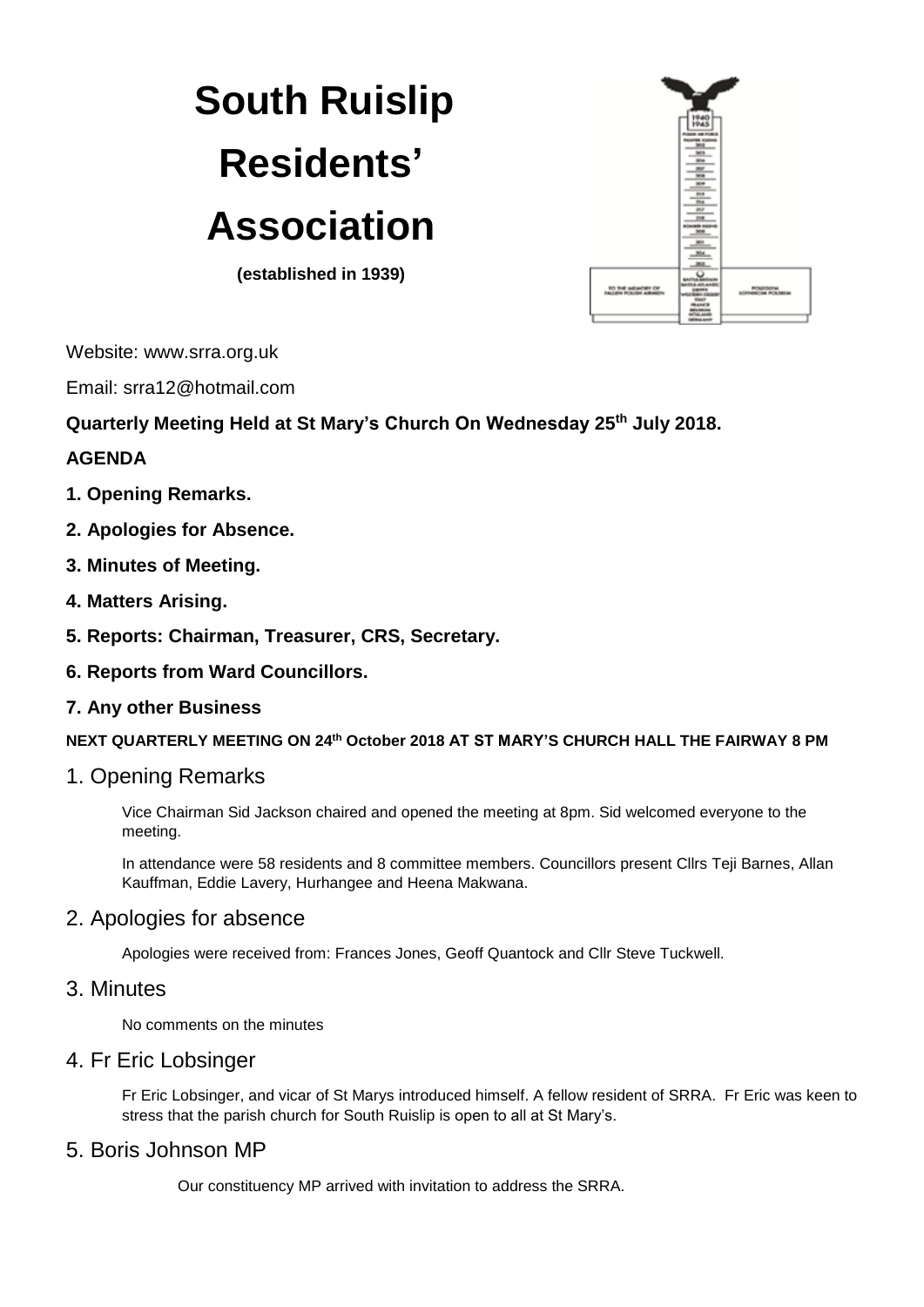

Boris Johhson started off by saying he was pleased with progress in his time at the Foreign office. Now has a Zimbabwe back on side and wanting to be involved with commonwealth again, and Angola wants to join commonwealth. Stuck it to Russia. Please with international response after Salisbury incidents. Expanded the diplomat service, now the largest in Europe.

Some difficult matters are ahead though. On Heathrow he wants to see in future what John McDonnell's actions will be and Boris may well end up in front of bulldozers in time. But the major issue which he was steeling himself for was Brexit.

The plan to leave is not perfect, it is a glitched outcome, leaving the country locked in the pull of the EU. Not really taking control of our destiny neither inside or out of the EU. So he can't support it. Want a free trade deal. Don't want foreign adjudication of laws and rules and control. London continues to grow. Don't want to be regulated. Need to be innovative. Chuck Chequers. Need space to do our own work for and as UK business. Want to do free trade with other countries. 5<sup>th</sup> largest biggest economy in the world. Why be tied to the EU?

Still proud to be a member of parliament and support the conservative government and serve the constituents.

Much aggravation caused by HS2, and now Boris is free to campaign for the side he wishes to. Such as issues including excessive noise pollution from Heathrow.

The conservative government is doing a good job. The country is productive and the economy growing.

He praised the good work of Hillingdon council. Felt that the work of the council had propelled him to the summit.

#### Opened to Questions

#### **Given government lack of movement why not have a second referendum?**

On Brexit again. Felt that the government had failed to take crucial decisions in time but now putting the question back to the people would be an abdication of responsibility. Clear mandate to deliver. Must be done.

Negative views not proved of the Brexit so far. Britain is going to prosper either way.



Also Brexit was divisive. Set people against each other. Not a happy view to have another. More toxins in public.

And yes he felt that he had underestimated the red bus figure rather than under!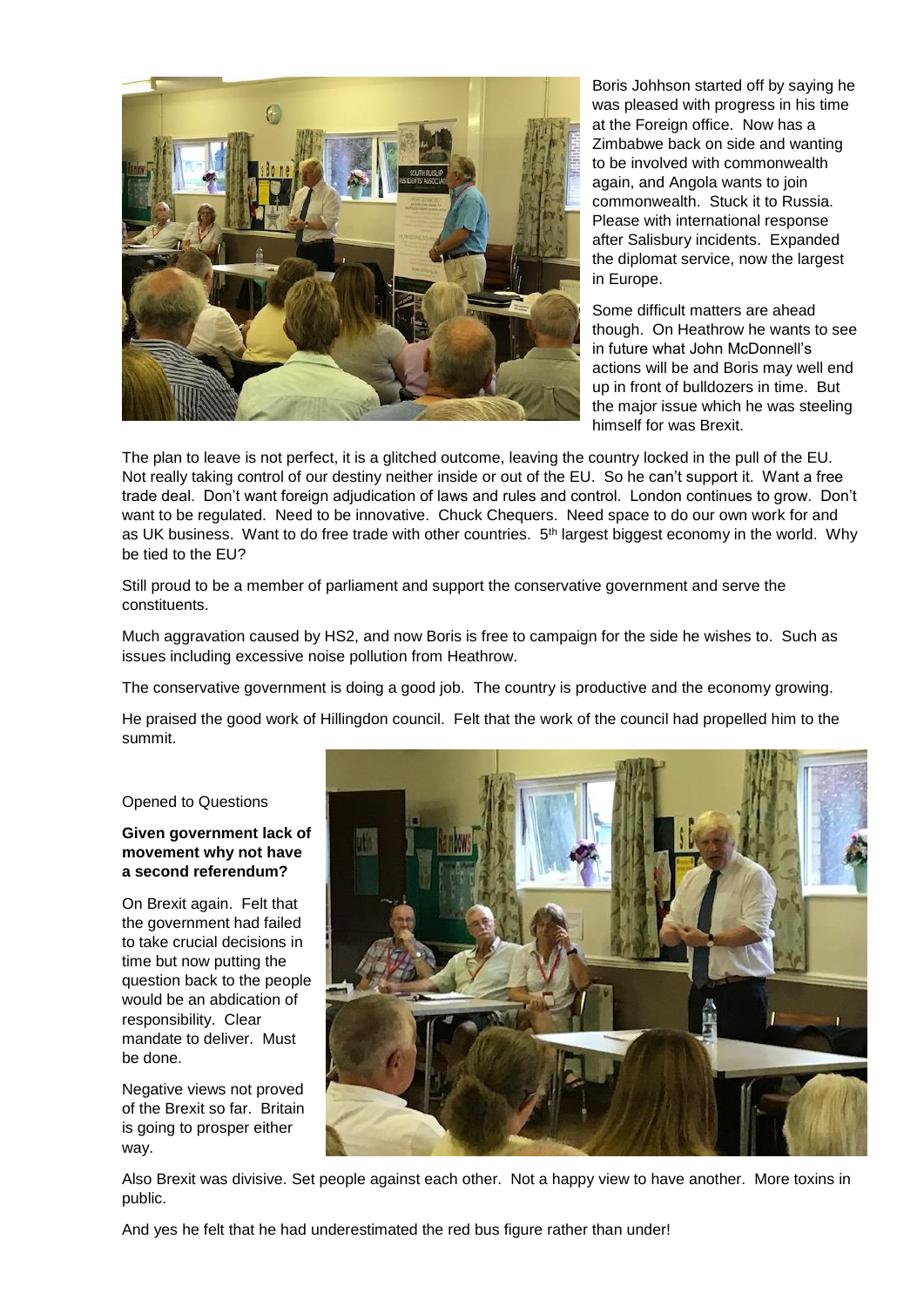The agenda in EU is to create a federal government. Not something that Britain signed up for.

Irish border should be frictionless for goods.

#### **What about Gibraltar?**

Gibraltar is inviable. Treaty of Utrecht 1713- the treaty should be observed.

#### **What about local crime including knife crime?**

Local crime. Crime rates in London. Police – not give the support they need. Mechanism to support CCTV in the area (Cllr Kauffman).



Again he must defer to Hillingdon's good work.

Mayor had war chest of £600M. No need to close Uxbridge police station. Police need confidence to use the full power of the law. Won't be supported to carry out stop and search.

What is needed is a colossal wave of stop and search. Coloration to murder rate and stop and search numbers. Can only have strong policing with strong support.

Petition for speed humps in the Fairway. Other traffic calming local issues mentioned such as pedestrian crossing outside Lidl. Defer to council.

Beds in Sheds. A serious issue.

# 6. Tea Break

(Thank you for the teas!)

# 7. New Ward Councillors

New ward councillors introduced themselves: Cllr Henna Makwana of Cavendish Ward and Cllr Vanessa Hurhangee of South Ruislip and said they, and Cllr Steve Tuckwell, keen to engage on local issues.

## 8.0 Lidl

Road and landscaping – difference of opinion to be resolved.

Spoken about the crossing and further work to be completed when Hillingdon and Lidl in agreement.

## 9.0 HS2

Protests ongoing. No dates on when work starts, contractors needed first.

Breakspear Road South closed for 6 weeks.

# 10.0 Traffic Congestion on Victoria Road.

Sid wrote to Cllr Burrows and invited him to meeting but he was unable to attend previously. Sid asked to be sent information / reports on Victoria Road – still waiting. Sid is going to write to Cllr Puddifoot asking for clarity on the council's position with reference to residents associations as they don't seem to respond.

Asked for an update from Cllr Kauffman on the issues. We are in limbo.

# 11.0 McDonalds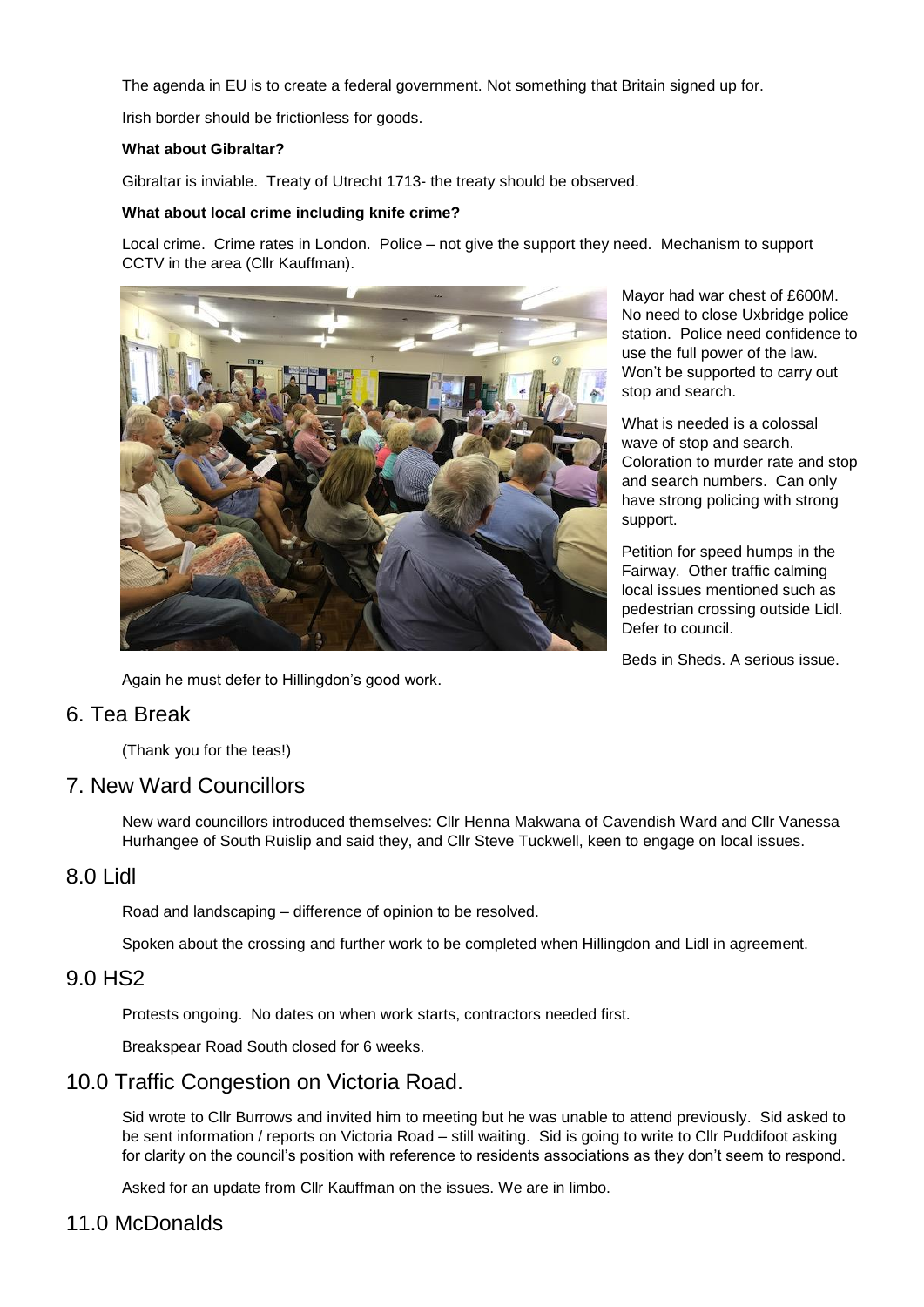SRRA are objecting to the McDonalds planning request for a unit in Victoria Road in carpark of Curry's close to Queensmead School. Objection lodged along with an E –petition and a petition was raised at the meeting and delivered to Hillingdon Council.

## 12.0 RAF Northolt.

100<sup>th</sup> Anniversary of RAF Northolt, with the RAF Baton. Sid carried from the base to the War Memorial. Sid is Ex RAF.

## 13.0 Any Other Business

# 13.1 Christine – Air Quality Monitors

Air quality sensors. Who monitors? Do we have mobile units to monitor this? Air quality is monitored and monitors followed by officers. Allan would speak to officers. What is and what can be done?

Monitor data - who owns the data. What can be done?

Data can be found here: [http://www.airqualityengland.co.uk/local-authority/?la\\_id=199](http://www.airqualityengland.co.uk/local-authority/?la_id=199)

Discuss smell from the dump especially in Raybourne Mead. Environmental officers have monitored this.

# 13.2 Land with Horses Near to A40 East Slip

Raised by Kate – golf club. Site owned by the council confirmed by Council. Appear to be creating a driveway area. Allan to look at this purpose. Aware of land fill on golf site – spoil was being monitored. Keen to get more information on use of the site.

# 13.3 Cllr Teji Barnes/Eddie Lavery – update on Cavendish issues

Cllr Barnes:

Field End School. Chrysalis fund £68k – build a library and community centre to bring in reading skills.

Money awarded to Autistic/ADHD centre in Field End Road.

Keen to spend the ward budget in the community – Cllrs open to suggestions.

Newnham signage/pavements renewed and Appledore new pavements.

Queenswalk speed on Fairway and Long Drive – petition with lead petitioner Graham Ball. One resident had car, driven through wall into garden. Elderly driver lost control of vehicle.

Sid called for a holistic approach across South Ruislip and Cavendish to traffic calming. Ideally with a 20mph speed limit around the area.

Autumn street surgery – welcome to join the cllrs.

Cllr Lavery:

Eastcote refurb going ahead. Field End Road lights improved. Get rid of planters made in brick to make area more attractive.

Torcross Road discussion on the gating of the road which backs the brook. Wrote to 100 houses and received 13 replies. Split 10 in favour 3 against. In order to go forward with this the council would need a far stronger level of support for action. This was discussed with Torcross residents in the meeting.

Traffic scheme Eastcote. 20mph scheme to be put in place.

Railway line mural disappeared. Why not restore? This is in storage but sadly was rapidly falling apart.

# 13.4 Cllr Allan Kauffman – update on South Ruislip issues

New outdoor gym in Dean Park. To be fitted in September

Field End Rec Park open 26<sup>th</sup>/27<sup>th</sup> for Skaters